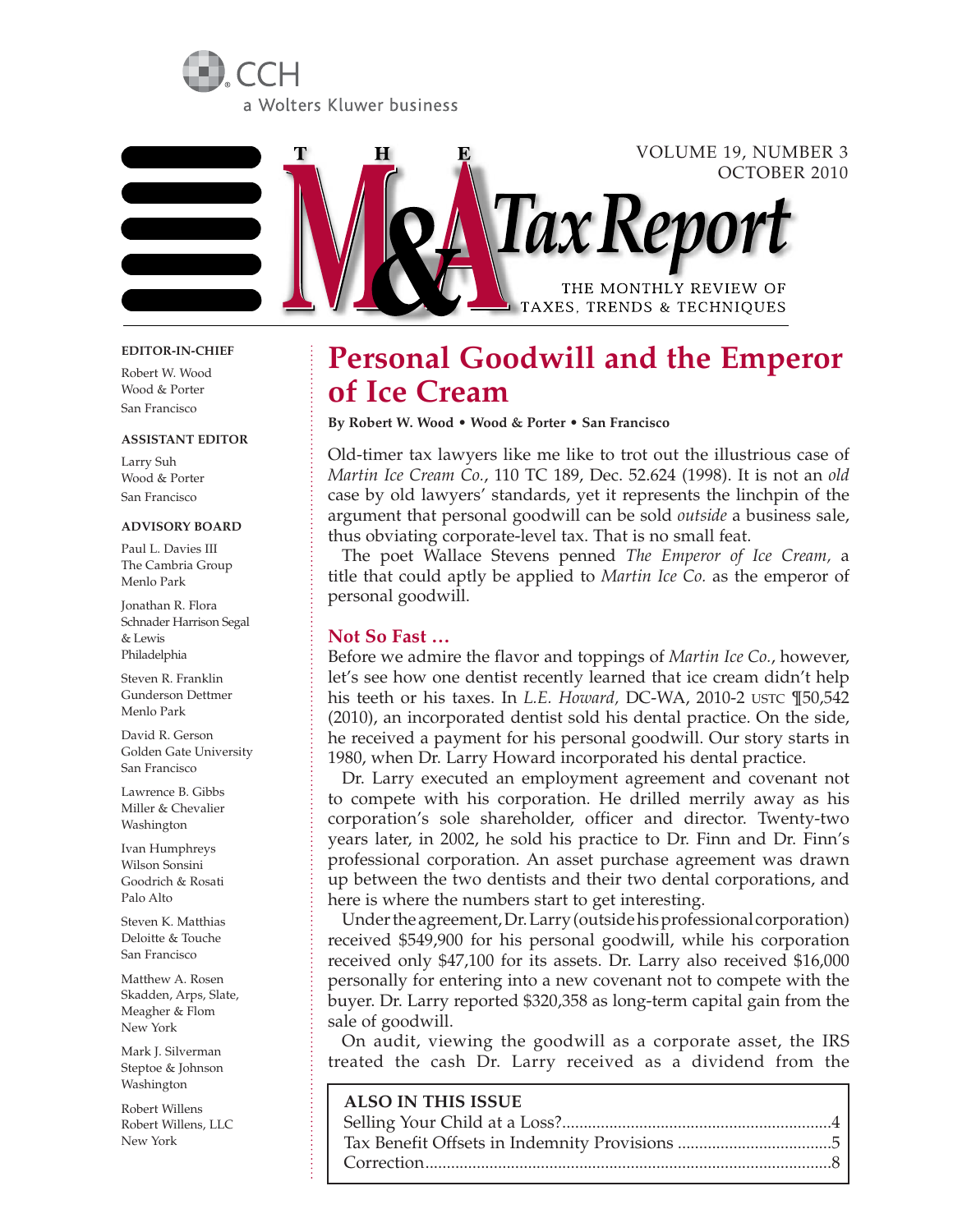professional corporation. Accordingly, the IRS assessed a \$60,129 deficiency (plus \$14,792 in interest). Dr. Larry paid the tax, filed a refund claim and eventually filed suit for a refund in district court.

Dr. Larry argued in his refund suit that the goodwill was personal to him, entitling him to claim the proceeds from its sale as long-term capital gain. After all, he said, in *Martin Ice Cream Co.*, the Tax Court had famously concluded that the personal relationships of a shareholder-employee are *not* corporate assets, at least where the employee has no employment contract with the corporation. Without an employment contract, the Tax Court had reasoned, the goodwill may be personal.

Dr. Larry's case was similar he argued. Nevertheless, in *W. Norwalk*, 76 TCM 208, Dec. 52,817(M), TC Memo. 1998-279, the



Permissions requests: Requests for permission to reproduce content should be directed to CCH, permissions@cch.com.

Photocopying or reproducing in any form in whole or in part is a violation of federal copyright law and is strictly forbidden without the publisher's consent. No claim is made to original governmental works; however, within this product or publication, the following are subject to CCH's copyright: (1) the gathering, compilation, and arrangement of such government materials; (2) the magnetic translation and digital conversion of data, if applicable; (3) the historical, statutory, and other notes and references; and (4) the commentary and other materials.



**Sign Up Here...** CCHGroup.com/Email/Journals

Tax Court concluded that even when a corporation is dependent upon a key employee, the employee cannot own the goodwill if the employee has entered into a covenant not to compete (or similar agreement) under which the employees' personal relationships with clients may become the property of the corporation.

Given Dr. Larry's fatally thorough corporate documentation, the IRS arguments were strong and predictable:

- The goodwill here was a corporate asset. Dr. Larry was a corporate employee with a covenant not to compete that extended throughout his employment, and even for three years after he no longer held any corporate stock.
- The corporation *earned* the income, and correspondingly *earned* the goodwill.
- Attributing the goodwill to Dr. Larry did not comport with economic reality (given Dr. Larry's relationship with his professional corporation).

The court seemed to have no choice in this case, concluding that Dr. Larry was a corporate employee with a covenant not to compete. The covenant applied from 1980 through 2003, plus an additional three years after the stock sale! Any goodwill generated during that period was corporate goodwill, not Dr. Larry's individually.

After all, where an employee works for a corporation under a contract including an agreement not to compete, the corporation not the individual—owns the goodwill. The fact that the goodwill may be generated from the professional's work does not make this goodwill personal goodwill within the meaning of *Martin Ice Cream Co.* The court went on to note that it was uncontested that the corporation had earned the income and paid the taxes on the income from Dr. Larry's dental practice.

The covenant not to compete reinforced that notion that the company controlled the assets, earned the income, and was entitled to enforce the noncompetition provision. Was the 2002 asset purchase agreement helpful here? Not really.

The court said that the agreement was not dispositive as to whether the goodwill was personal or corporate in nature. The buyer, Dr. Finn, testified that the price for the dental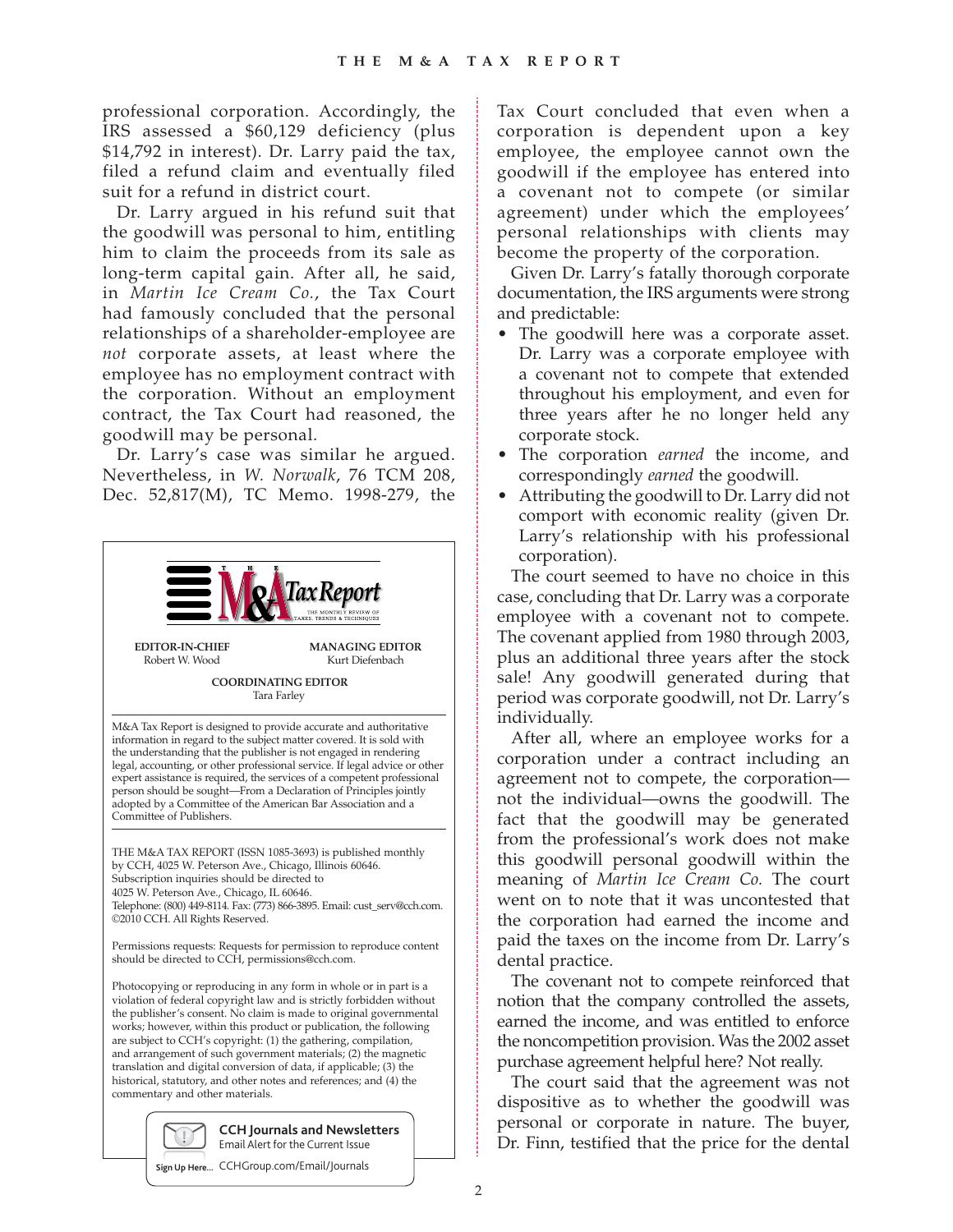practice had been presented and accepted without negotiation. He did not recall any discussion as to the allocation of proceeds.

## **Ice Cream Lessons**

Even casual readers of the lore of personal goodwill could have told Dr. Larry not to sue. Indeed, the *Martin Ice Cream* case teaches that the documents matter. The presence of an employment agreement with an enforceable covenant not to compete (that extended for another three years beyond the close of the deal) seemed fatal. But there is a much more practical point here.

Was it reasonable for Dr. Larry to allocate virtually *all* of the consideration being paid by Dr. Finn to him personally? Clearly not. Of the total consideration of \$702,000, Dr. Larry's professional corporation received only \$47,100. It is hard to see how this was a Solomonic approach. In ice cream parlor parlance, Dr. Larry ate it all, gorging until he was ice creamfed veal (or pork). Pigs, as the adage portends, do get slaughtered.

Despite Dr. Larry's recent debacle, it's useful to reflect on just why *Martin Ice Cream* remains a rich and satisfying decision. Arnold Strassberg and his son Martin owned all of the stock of Martin Ice Cream Co. Previously, the father had worked for more than a decade in his own wholesale ice cream distribution business. He developed strong business relationships with supermarket chains, and they were purely his contacts and his relationships long before Martin Ice Cream Co.

The founder of Haagen Dazs—truly an emperor of ice cream—approached the father about distributing Haagen Dazs ice cream in supermarkets. Based on a handshake agreement—that was never even memorialized in writing—Arnold Strassberg made hay (or sundaes?) with this deal. By the 1980's, Pillsbury had acquired Haagen Dazs and approached Arnold Strassberg about acquiring his relationships so Pillsbury could sell Haagen Dazs directly to the stores.

This was an unusual deal. Pillsbury was willing to pay for Arnold's connections, but had no interest in buying Martin Ice Cream company assets. As a result, Arnold Strassberg created Strassberg Ice Cream Distributers, a new subsidiary of Martin Ice Cream. Arnold transferred all his supermarket relationships to the new company, and they became the only assets of Strassberg Ice Cream Distributers.

In a non–*pro rata* exchange, Arnold Strassberg then surrendered his shares in Martin Ice Cream in exchange for all of the stock of Strassberg Ice Cream Distributers. Strassberg Ice Cream Distributers then sold its assets to Pillsbury for \$1.4 million. As part of the deal, Arnold Strassberg signed a bill of sale and an assignment of rights. Both Arnold and Martin Strassberg signed non-compete agreements with Pillsbury.

# **The Best Ingredients**

There are several striking facts about *Martin Ice Cream*. One of them was the lack of a written agreement between Arnold Strassberg and the corporation. Family companies are often informal, but it was clear that the company would have had a hard time enforcing the notion that all of the goodwill belonged to the company and not to Arnold.

In fact, there seemed virtually no chance of that. It was Arnold individually who developed these contacts and relationships before joining Martin Ice Cream Co. That was a good fact. The lack of any written agreement made it even better.

A second notable point relates to Pillsbury's lack of interest in acquiring the assets of Martin Ice Cream Co. All Pillsbury wanted was Arnold Strassberg's contacts. For that reason, one simply did not face allocation questions.

The normal context in which *Martin Ice Cream* arises, of course, is where a buyer wants to purchase a business and its relationships, lock, stock and barrel. The buyer may not care how the purchase price is allocated and precisely to whom it is paid. In a closely held business, after all, the company and owner will both be signatories on various documents. The precise allocation of consideration may not be too important.

Most of the time *Martin Ice Cream* Co. is invoked it will be in the sale of an integrated business. Yet it bears remembering that a far better fact pattern is where the goodwill alone is being sold.

# **Conclusion**

A sale of personal goodwill can provide a seller with a huge benefit: a payment outside